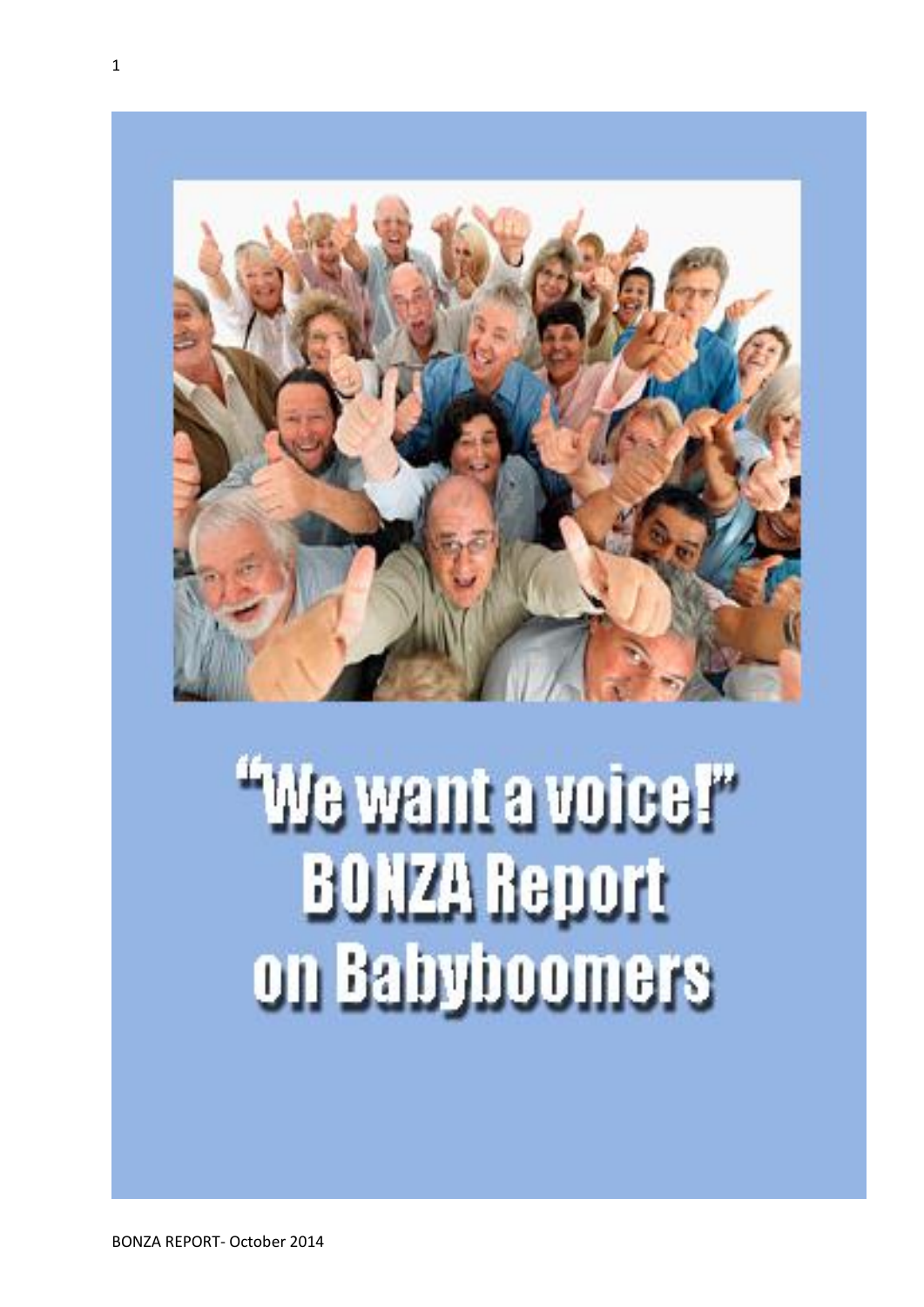# **The Bonza Report- October 2014**

#### **Preview**

**BONZA (Baby Boomers of NZ and Australia) [www.bonza.com.au](http://www.bonza.com.au/) was founded in 2001 and was the brainchild of Brian Murphy ( current editor) and Keith Blake ( BONZA consultant) .**

**Brian Murphy had been involved with a group called Grey Army when it established on the Gold Coast in 1997 and he developed the systems that allowed it to grow nationally to assist mature age find work.**

**He then established Grey Skills in Christchurch New Zealand in March 1998 and assisted many Boomers in that country to find work.** 

**He established through contact with grassroots Boomers in both countries that many were disenchanted with not being able to find work considering their skills and the abundance of jobs available in the past and were becoming somewhat disillusioned by the current trends in mature age job search.**

**He researched and documented the reasons why this negativity was happening to a group that had always been positive about their generation and their future prospects.**

**Why would they be so disenchanted when they were well educated and had relatively prosperous lives?**

**Why were employers ignoring their resumes?**

**What were the lessons for them and how could they** 

**re-invent themselves?**

**Brian and Keith developed a plan for BONZA which included a web site as a tool for informing Boomers about what was happening in an Ageing Australia, how it would affect them and what they could do about planning for their future both socially and economically.**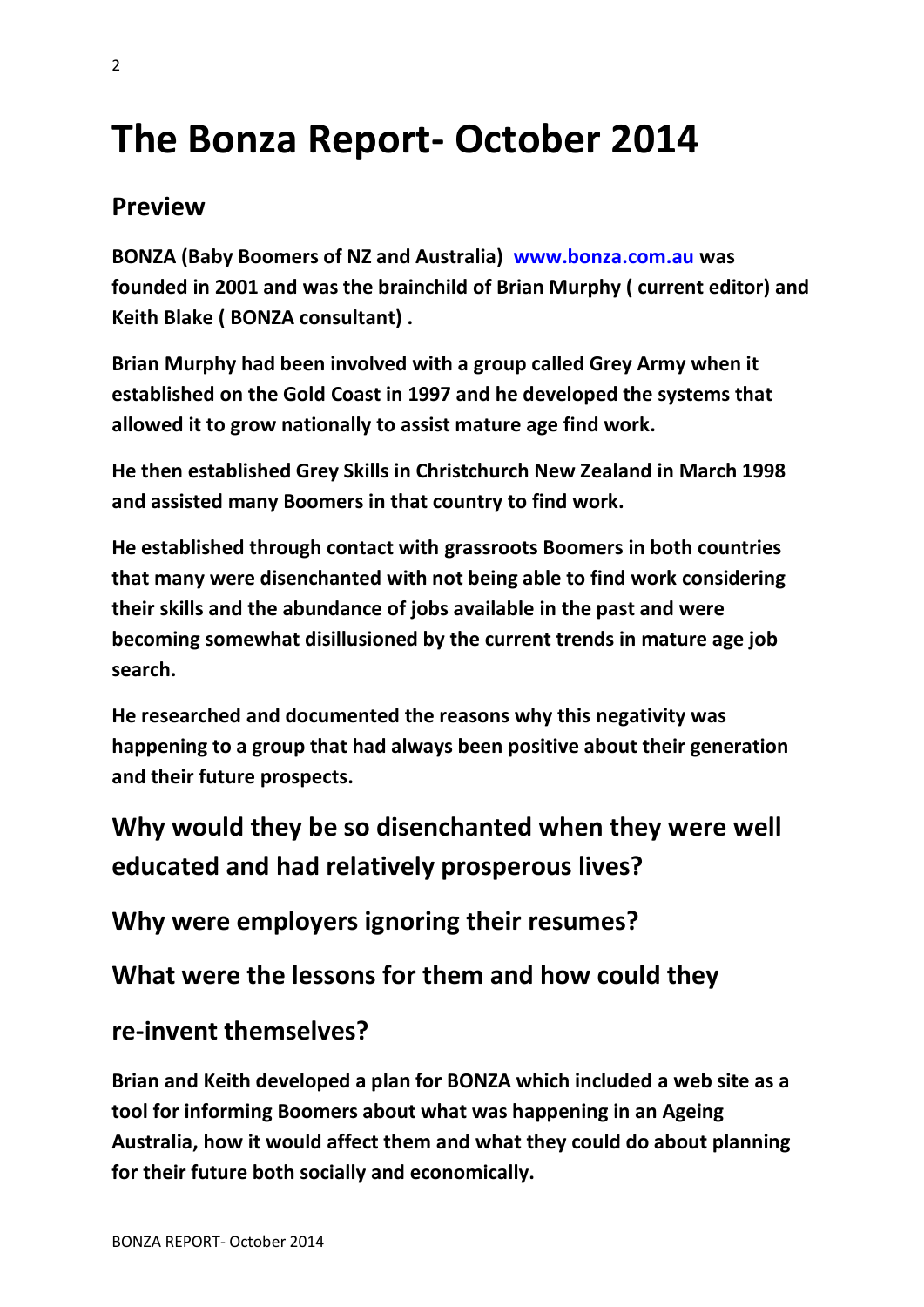**It was to be a prelude to Boomer activities that would generate some understanding by all players- government, boomers, employers and the community- by educating them about the needs and wants of Boomers.**

**Since then, the site has developed through interaction with all those players.**

**Government Ministers, Heads of Departments, Premiers and Prime Ministers have all replied to Bonza requests and suggestions about enhancing the lives of Baby Boomers.**

**Bonza has interacted with grassroots Boomers through newsletters, emails, faxes, phone calls, letters and face to face discussions and subsequently presented their ideas and suggestions on the web site.**

**Employers have had input through Rotary presentations, Chamber of Commerce and Centrelink presentations.**

**The community has become involved through public presentations, expos and seminars.**

**Financial restrictions curtailed many activities and the demographic and locations covered and attempts were made to raise funds for use in marketing the ideas of Boomers to the general public throughout the life of BONZA.**

**The site is now visited by over 80 000 Boomers a year who are seeking relative information for our generation and reflects their wants and needs as individuals.**

**Brian and Keith continue to be proactive with Boomer activities with continued media releases, media interviews, interaction with all levels of government and development of Boomer initiatives.**

**Keith Blake is currently the co-ordinator of the highly successful Red Hill Community Sports Club Inc. on Fulcher Road Red Hill in Brisbane where he encourages Boomers to participate in volunteering and other activities. He is recording these achievements in a Boomerang Hub Centre Guideline booklet to enable others to duplicate what he has developed.**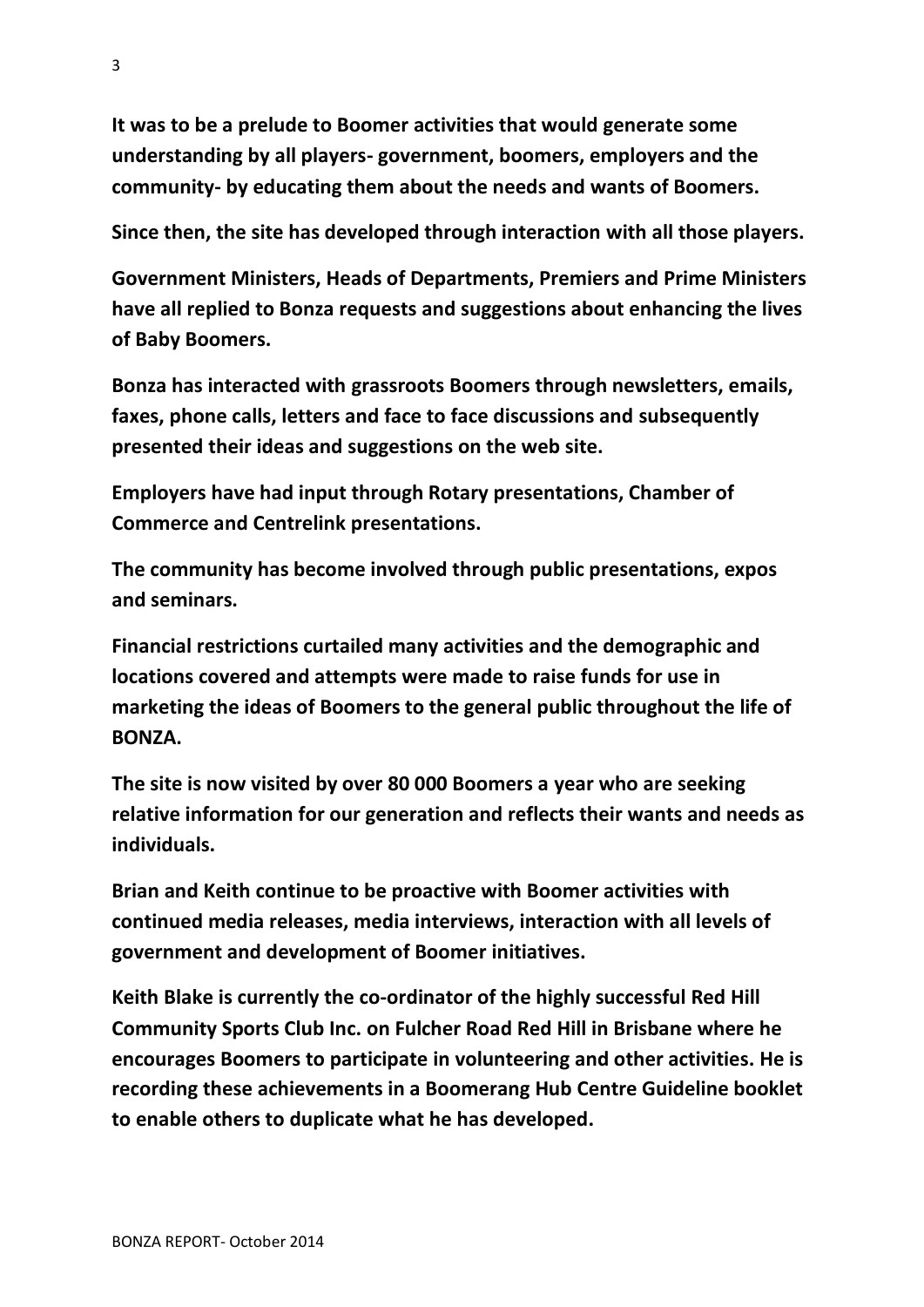#### **Suggested Action Plan Needed**

**There are 5 million Boomers in Australia ranging in age from 50 to 68 and ten thousand of them are now retiring daily. They have on average about \$60 000 in Superannuation and will be expected to live until their eighties once they retire.**

**Welfare, health and aged care are Boomer priorities and will cost the government dearly in the coming decades.**

*It is the considered opinion of BONZA that no government has a current policy that capably addresses the needs of the Boomers so this report will make available their many suggestions that BONZA advocates on behalf of all Boomers in the hope that some if not all can be implemented.*

*Considering the time spent by the Commonwealth in researching our generation through the Intergenerational Reports of 2002, 2007, 2010 and now 2014 highlighting the burden that the generation is placing on government coiffeurs and will continue to do so then such a Boomer Policy is sorely needed.*

**BONZA Boomer Grassroot Recommendations for government and employer mature age policies:**

- **Mature Age Unpaid Leave for over 50's (Quality time out from their workplace so they can travel while they are fit to do so)**
- **Maturelink- over 50s need a separate one stop shop/office in every city focussing on their employment and training needs (The missing link for Boomers as many are lost in the current system which has them vying for jobs and looking for mature**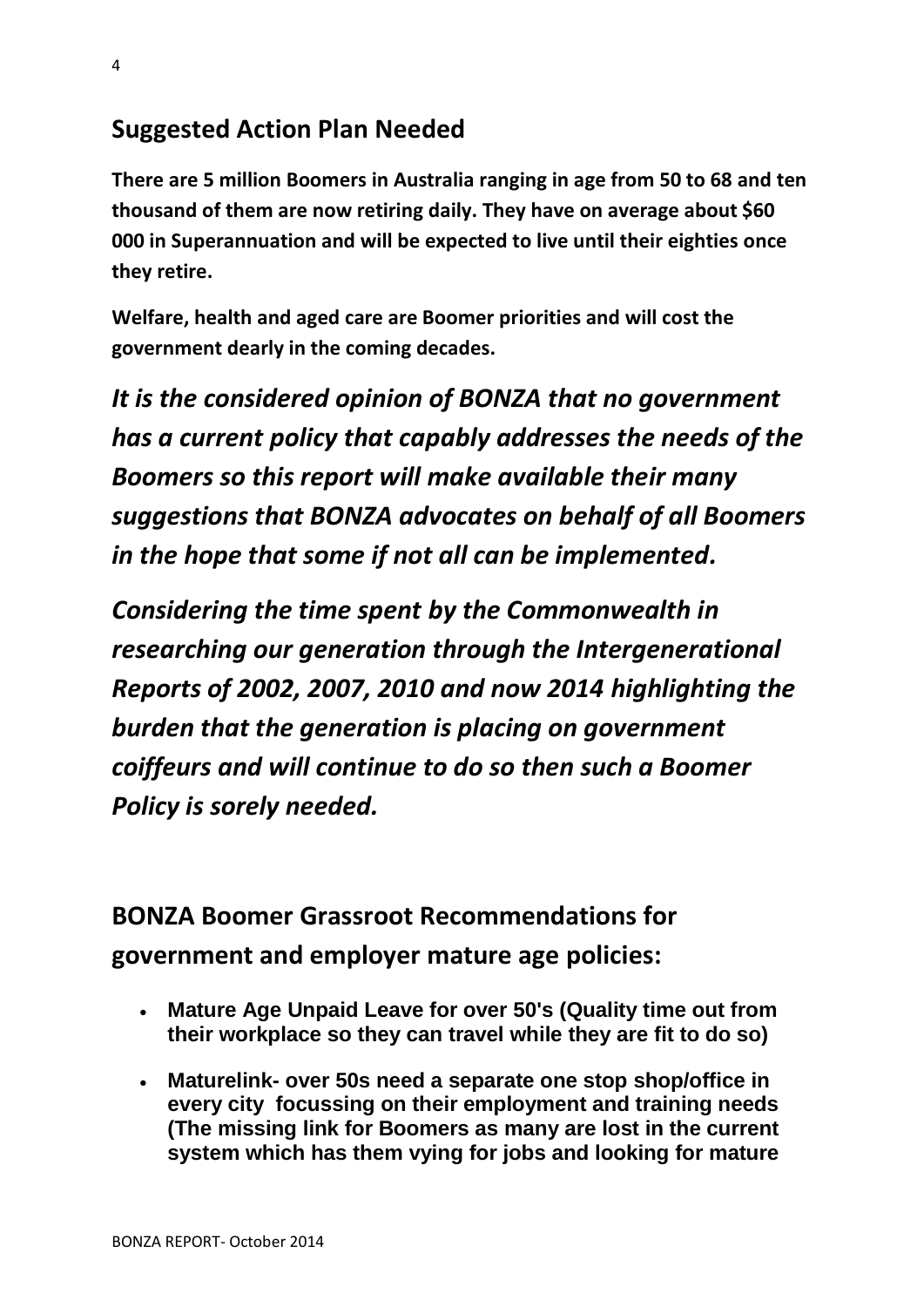**age specific information alongside younger generations at Job Service offices across Australia )**

- **Govt subsidies for grandparent flats (A family approach to an Ageing Australia in line with European and Asian cultures to enable parents to be looked after by their children in their declining years)**
- **A need for Community Health Clinics for the aged (Hospitals with their average 5 hour waiting periods for attention are no place for the ageing)**
- **Community based program for aged to take an interest in the local community (Boomerang Centres run by local Boomers for the benefit of Ageing Australia)**
- **Government incentives to stop the wealth drain (Boomers are unemployed and many under-employed without being on welfare. They are draining their life savings in doing so)**
- **Development of the University of the Third Age (Keeping our minds active by offering lifestyle or life changing courses)**
- **Break Centrelink up - Retirement Offices, Families, Disabled, Youthlink , Maturelink (elderly should not be on Centrelink queues)**
- **Skills for the Bush project called BUSH SKILLS (A database of jobs available to those travelling Australia as Grey Nomads so they can do training of new skills in regional and isolated areas)**
- **A Mature Age Policy for every workplace (So employers can offer incentives for Boomers to stay until retirement day as valued staff members)**
- **A referendum to decide whether voluntary euthanasia should be part of Australian life (Over 70% have voted yes for this on our surveys)**
- **Subsidised dental care for all Boomers (Our bad teeth are wrecking our health)**
- **Government superannuation contributions for parents over 50 who are carers (Parents will not have enough super at retirement age)**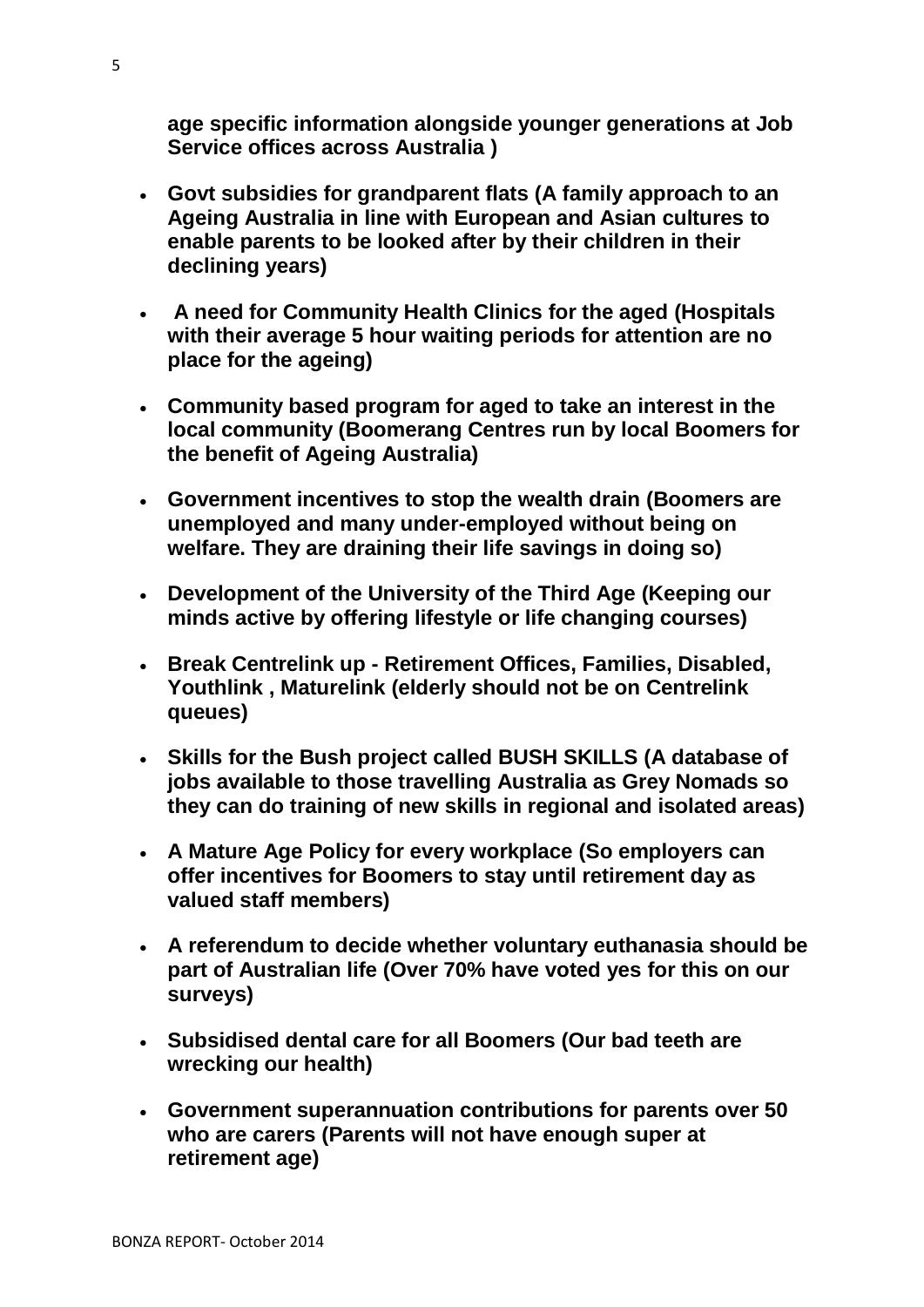- **Planning for our future social and economic participation through the Boomerang Hub concept. (Local clubs actively enlisting Boomers in Boomer interest as participants or volunteers to keep them active and engaged)**
- **Newstart payments for grandparents to care for their grandchildren. (Parents can then work rather than have extended parent leave and les childcare money is being paid )**
- **All Over 60's to go on an organised volunteer program ( e.g. mentoring in the community) for the dole if they are not working (There are few worthwhile jobs for those searching after 60)**

#### **Boomer Feedback**

**There is no doubt that Boomers have had a wonderfully full life through the efforts of previous governments in developing health clinics when we were mere babies and then the subsequent development of high schools to cope with our numbers.** 

**Finally being offered free tertiary education that allowed us to become the most educated generation in history was something special.**

**Thousands have indicated to us at Boomer expos, on-line, Centrelink and job search offices, face to face and at Boomer presentations over a seventeen year period that they are grateful with the opportunities that were offered in the past by employers and the liberated society we demanded that opened up the world to us in the arts and humanities and allowed us freedom of thought and action.**

**Many still have no qualms about re-inventing themselves through more training and skill enhancement because they have no fear of failure in education due to our background.**

**This positive attitude also allows many to seek out technology training so they can compete with younger generations in IT knowledge and usage although many who choose to leave school early in their youth now have some adversity to technology but they are not the majority as most struggle with technology.**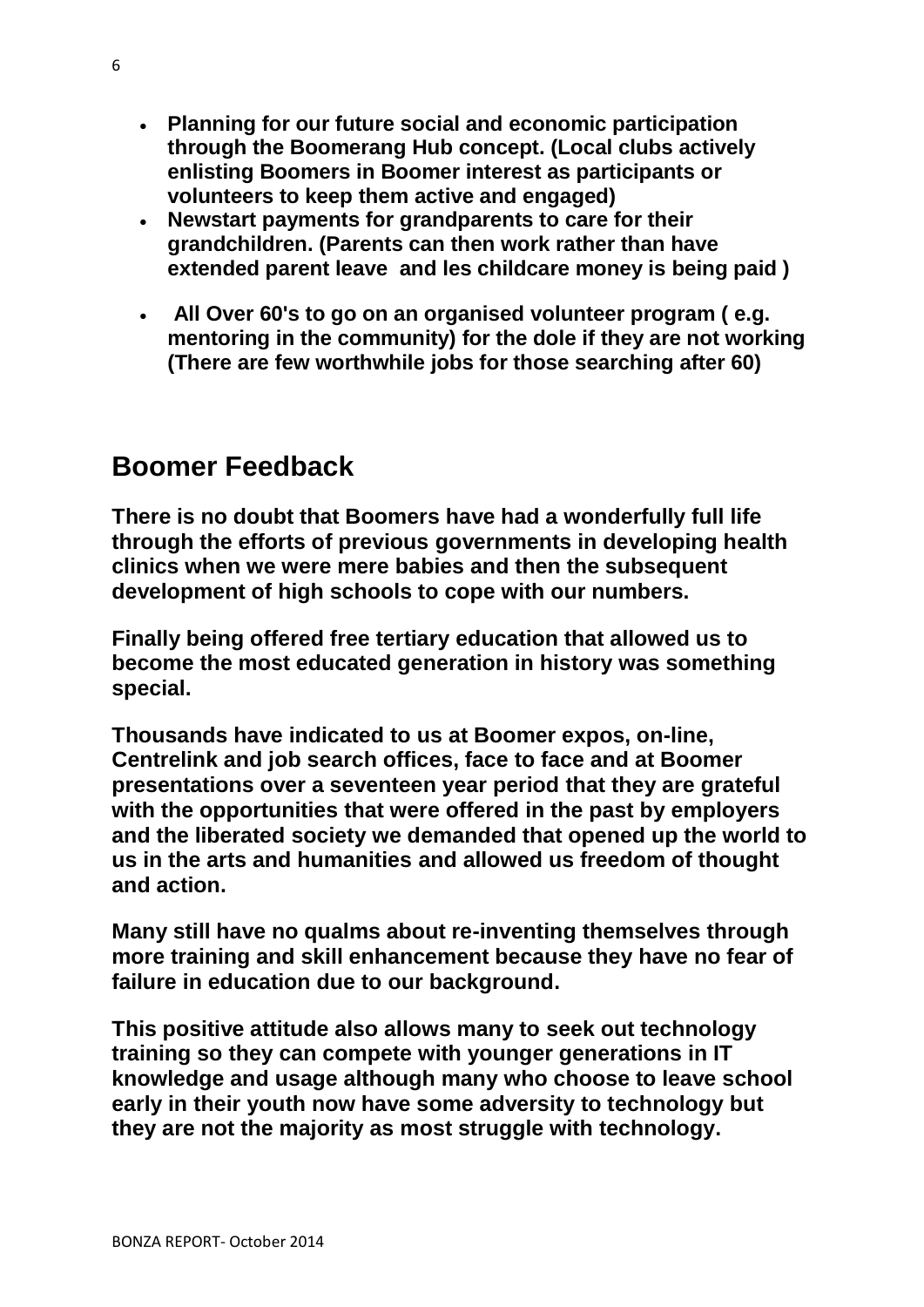**The majority of older Boomers (over 60s) are semi-retired or underemployed and are not on the dole. They exist from day to day on life savings, some cash jobs assisting family or friends and the dole.** 

**They are the ones that are concerned about the future with 20 to 30 years of retirement and how they will survive it socially and economically.**

**They are caring for grandchildren but are still asked to job search if they are on the dole and they cannot afford to keep fit or eat well so health deteriorates through dental, obesity and anxiety problems.**

**This is why the suggestions for community hubs, childcare for welfare and training opportunities are so relevant.** 

**They struggle with the demands of Job Services or the modern employer for current certificates and work experience and only a small percentage actually go to Job Services.** 

**So a Maturelink office for all over 50s is mandatory then they can access mature age information, research and interaction with fellow Boomers and continue with the 'my generation' feel.** 

**The younger generations only raise their anxiety levels and their negativity about being too old for serious commitment to job search and training because they compare themselves to those generations instead of accepting who and what they are.**

**As they become more aware of their mortality and their health declines then voluntary euthanasia becomes more relevant.** 

**There is a need for debate on this issue and a possible referendum (perhaps coupled with the upcoming indigenous vote). We want to die with dignity and not be a burden on society.**

**Former Queensland Premier Peter Beattie is now and advocate for voluntary euthanasia and is quoted on the BONZA web site.**

**There are few jobs for over 60s so a more realistic approach is an organised government volunteer program that allows for the age group to be accessed by the community to do worthwhile projects and receive the dole if they need it.**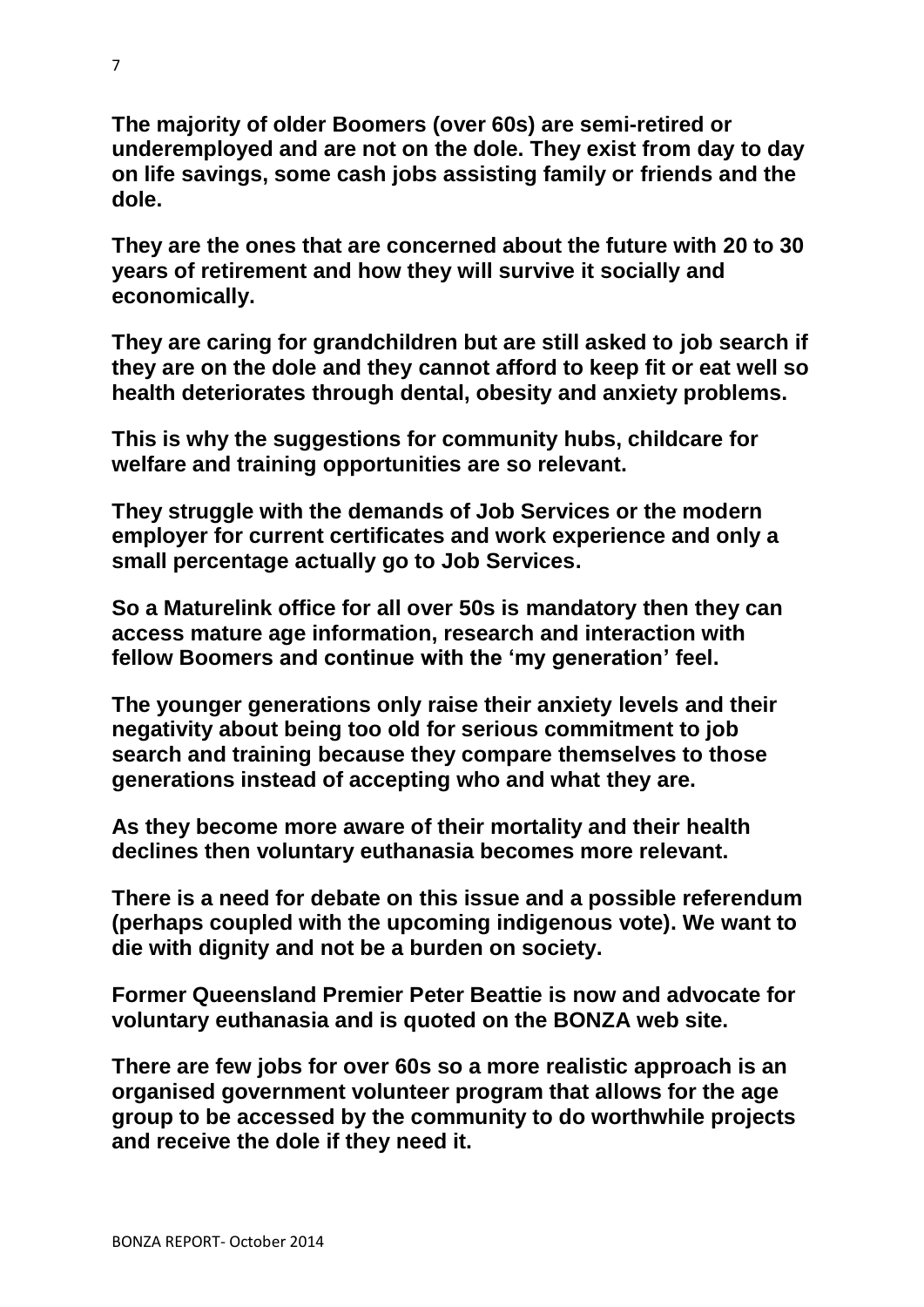**This should be compulsory so we are not sitting on the job search cycle which is a waste of time and resources.**

**Families should be encouraged to look after their parents because government will not be able to care for so many so let's offer incentives to allow granny flats to be built.**

**The family focus can be extended to caring payments or Newstart for grandparents to look after their grandchildren.** 

**The maternity/paternity leave provided by government and private sectors would be significantly reduced if grandparents were paid for their time caring for their grandchildren.**

**It would also provide them with worthwhile work rather than be involved in an often futile job search.** 

**By encouraging grandparents to perform this role, it would also reduce child care payments provided by government.**

**These savings could be diverted into funding superannuation for the caring grandparents.**

**Employer Mature Age Policies are essential to encourage workers to stay until retirement because Boomers are leaving secure work in droves and would stay if they were treated differently and felt valued.** 

#### **Overview**

**We are the generation that is causing all the concern by governments, employers and society over economic and social participation.** 

**We are the ones who do not have enough superannuation to assist us financially as we age.**

**Allow us some voice as a group and hope for the future by seriously considering some of our recommendations in addressing those concerns.**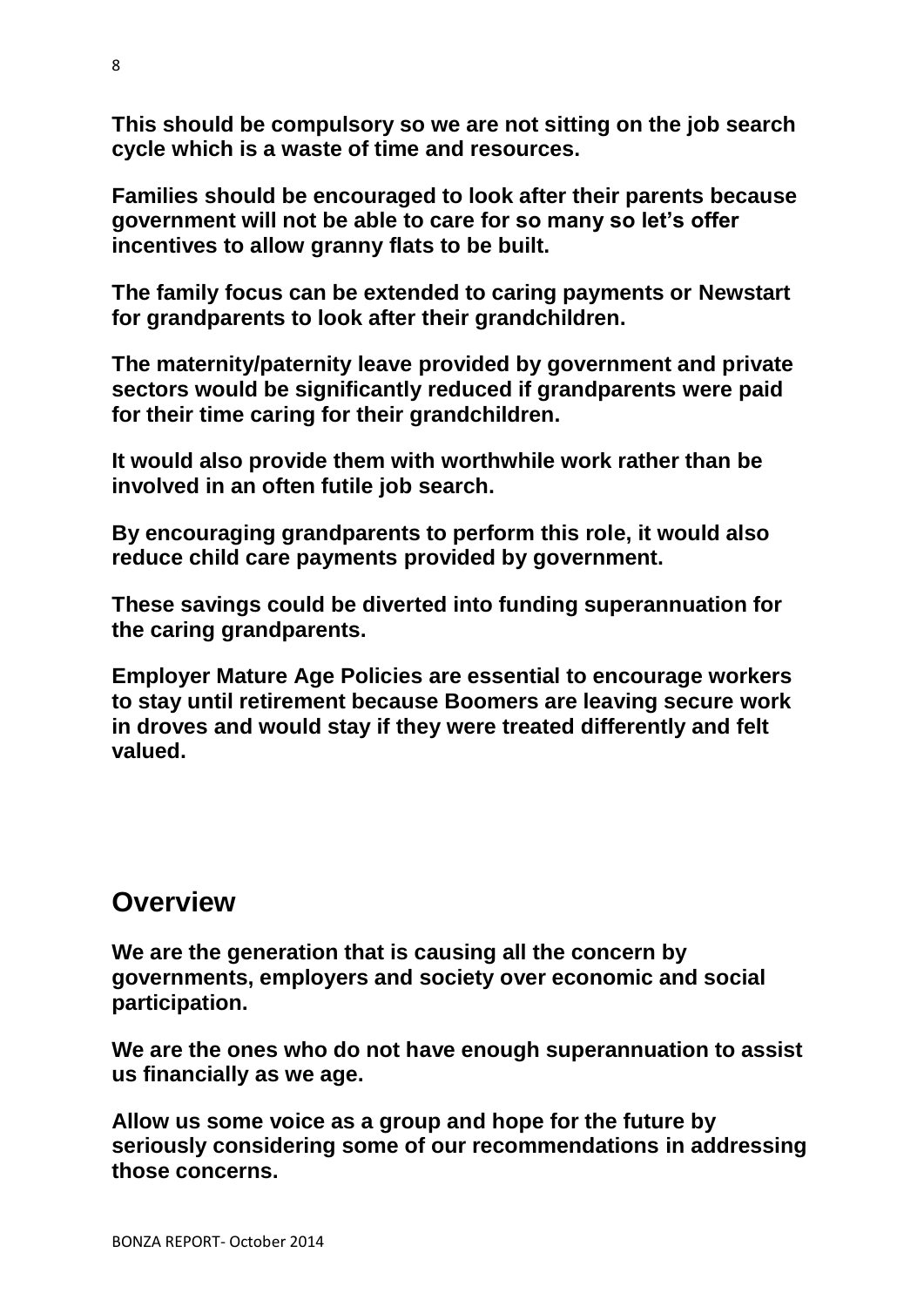**Look for government policy that addresses the concerns raised here as issues arise over an ageing Australia.**

**Focus on us as a group so our concerns for our generation can be met.**

# **Key Findings**

- **Current efforts to assist Boomers need refining and focusing**
- **Over 60s have little chance of finding work so allow alternatives**
- **Encourage social and economic participation through mentoring in community or caring for grandchildren**
- **Boomers are too well educated to allow their skills not to be harnessed**
- **Employers need a Boomer (mature age) policy**
- **Local clubs to become Boomer hubs**
- **Allow us to die with dignity through voluntary euthanasia**
- **There are three stages of ageing- over 50, over 60 and over 70 with different needs for each group**